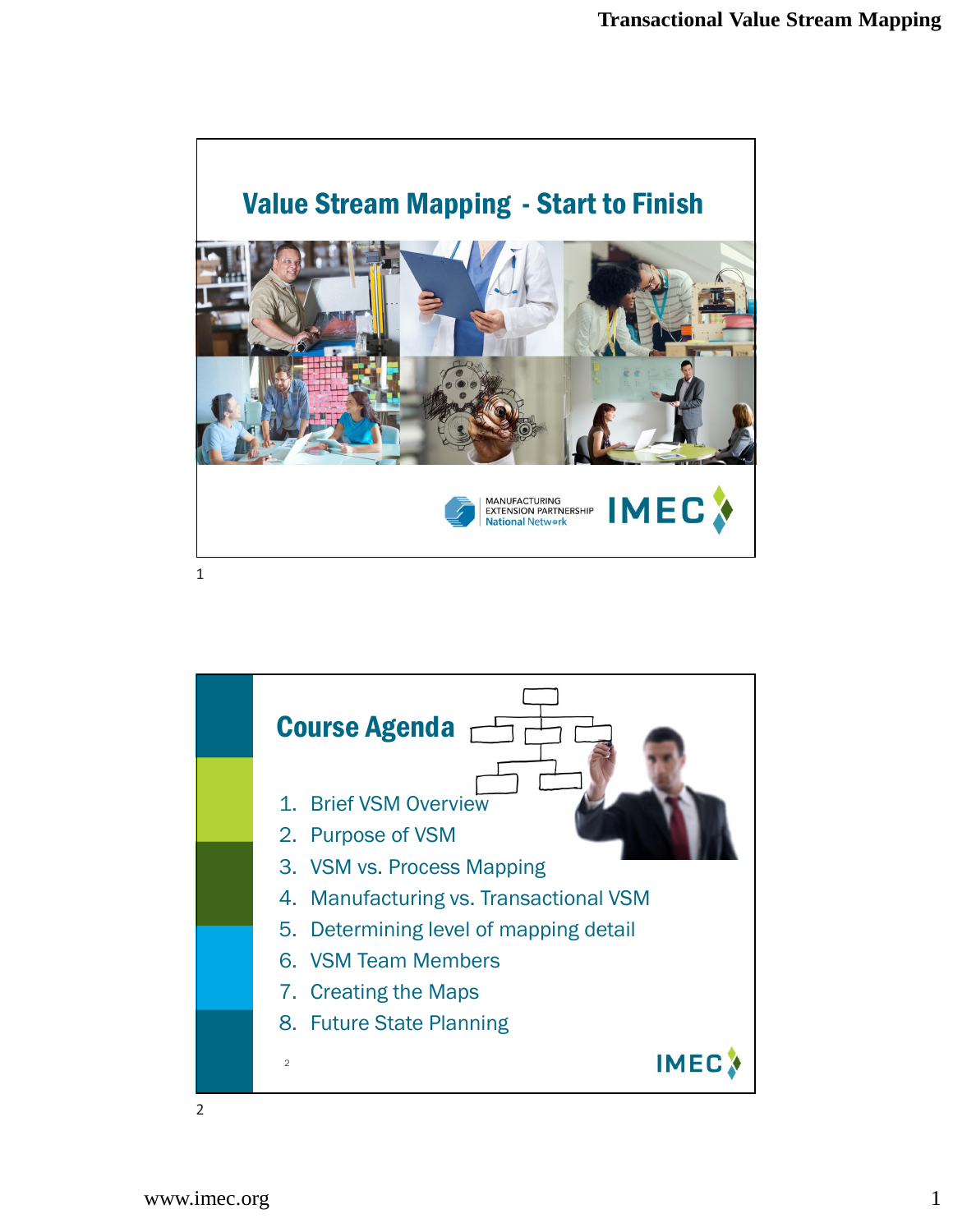

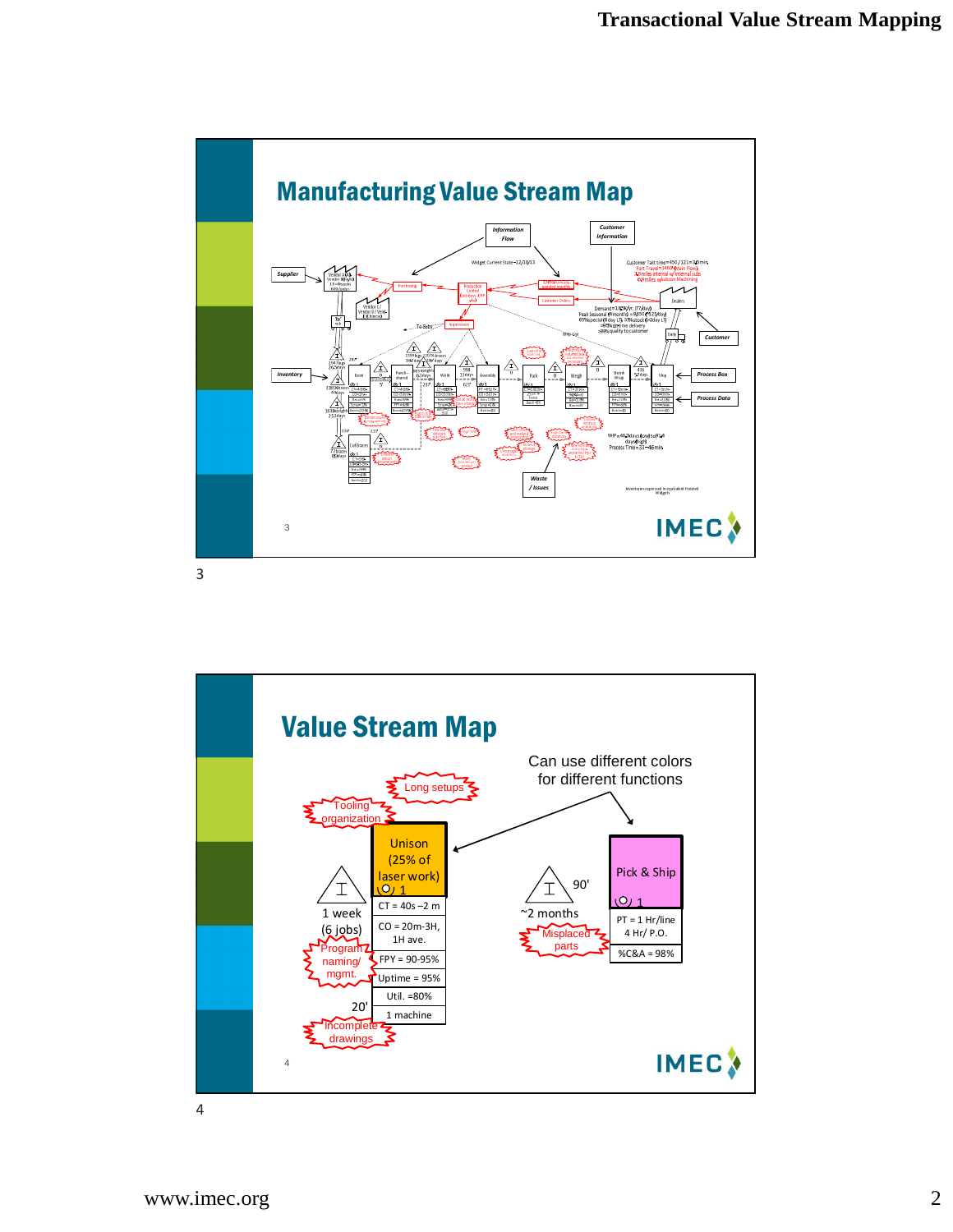

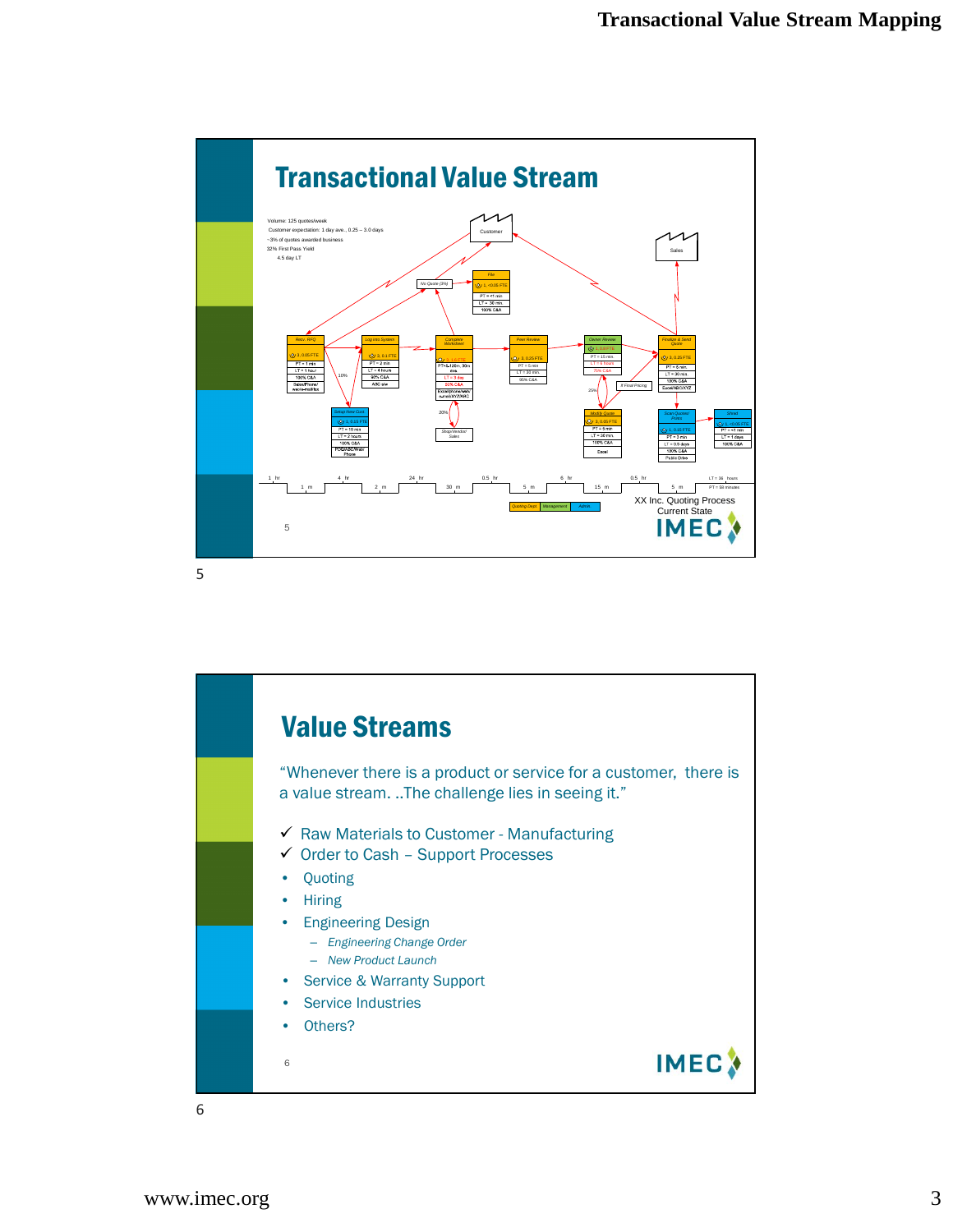

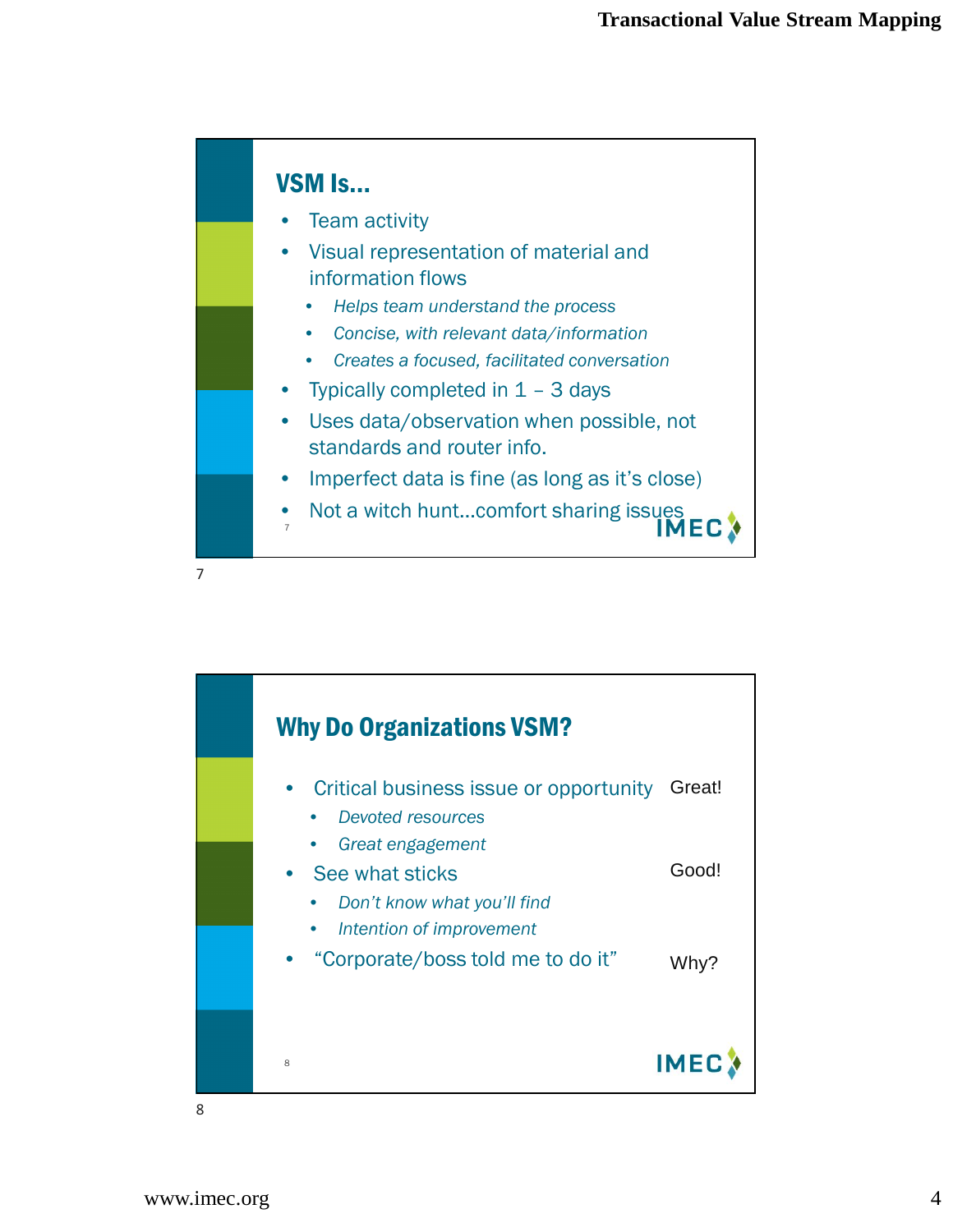

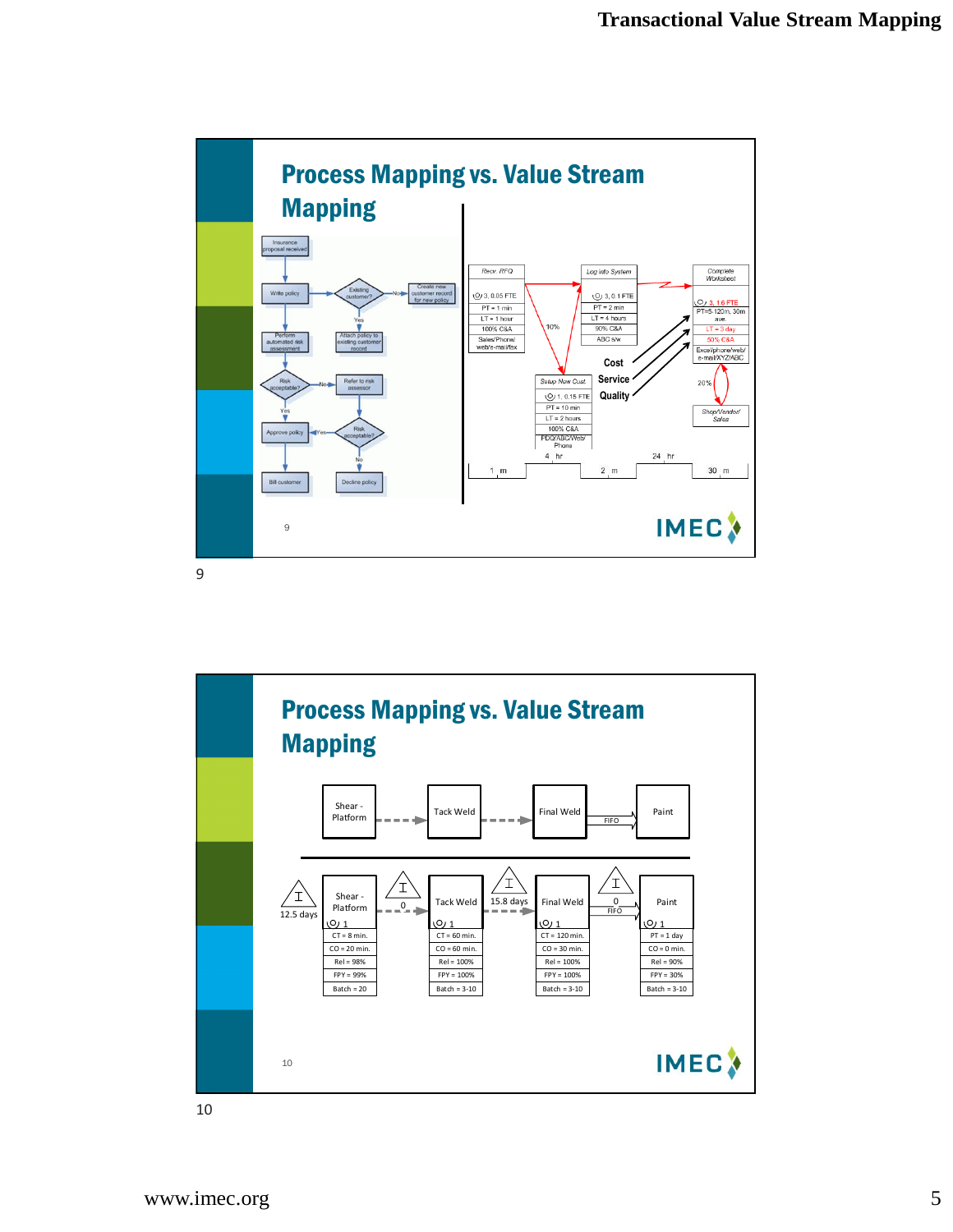

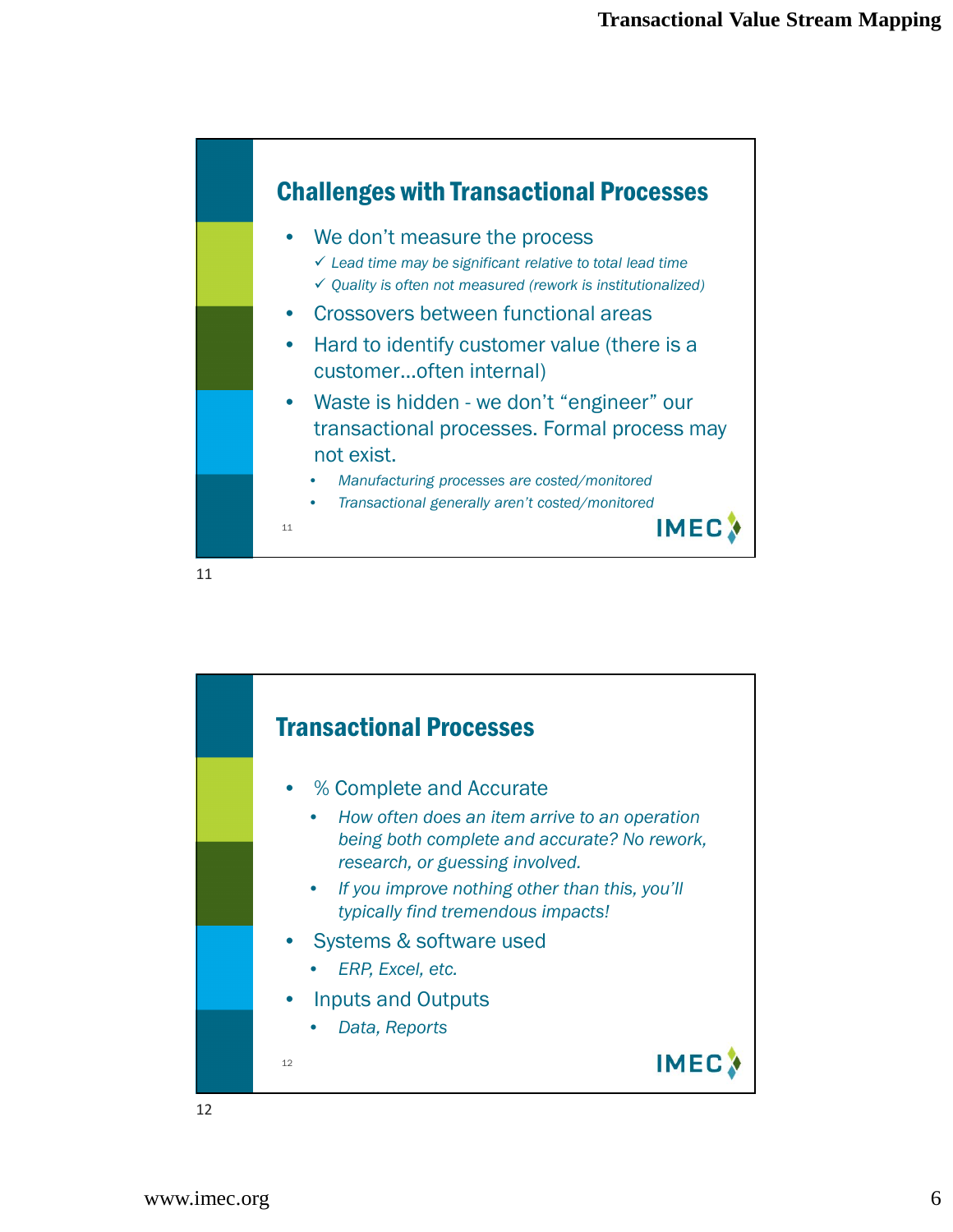![](_page_6_Figure_1.jpeg)

![](_page_6_Figure_3.jpeg)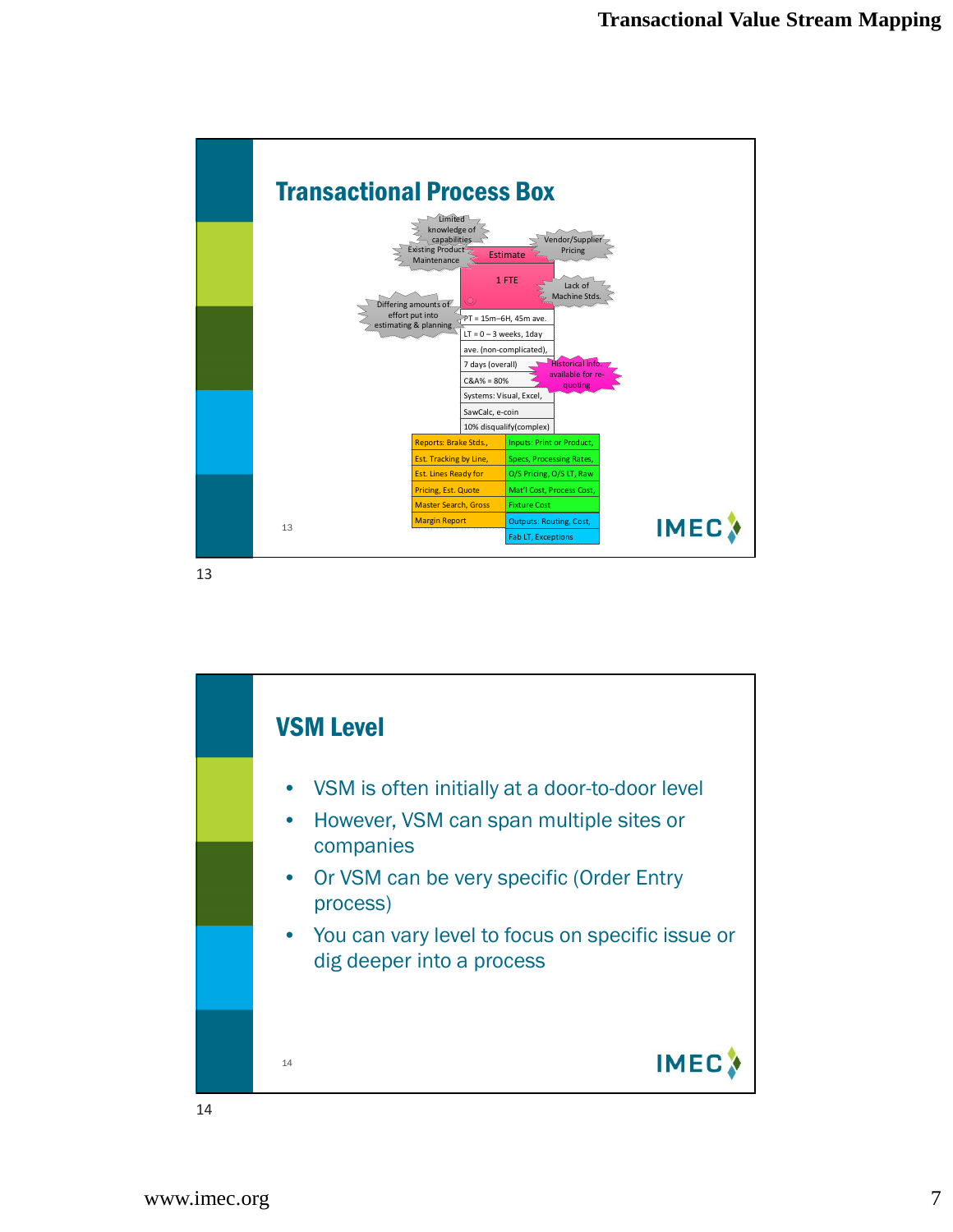![](_page_7_Figure_1.jpeg)

![](_page_7_Figure_3.jpeg)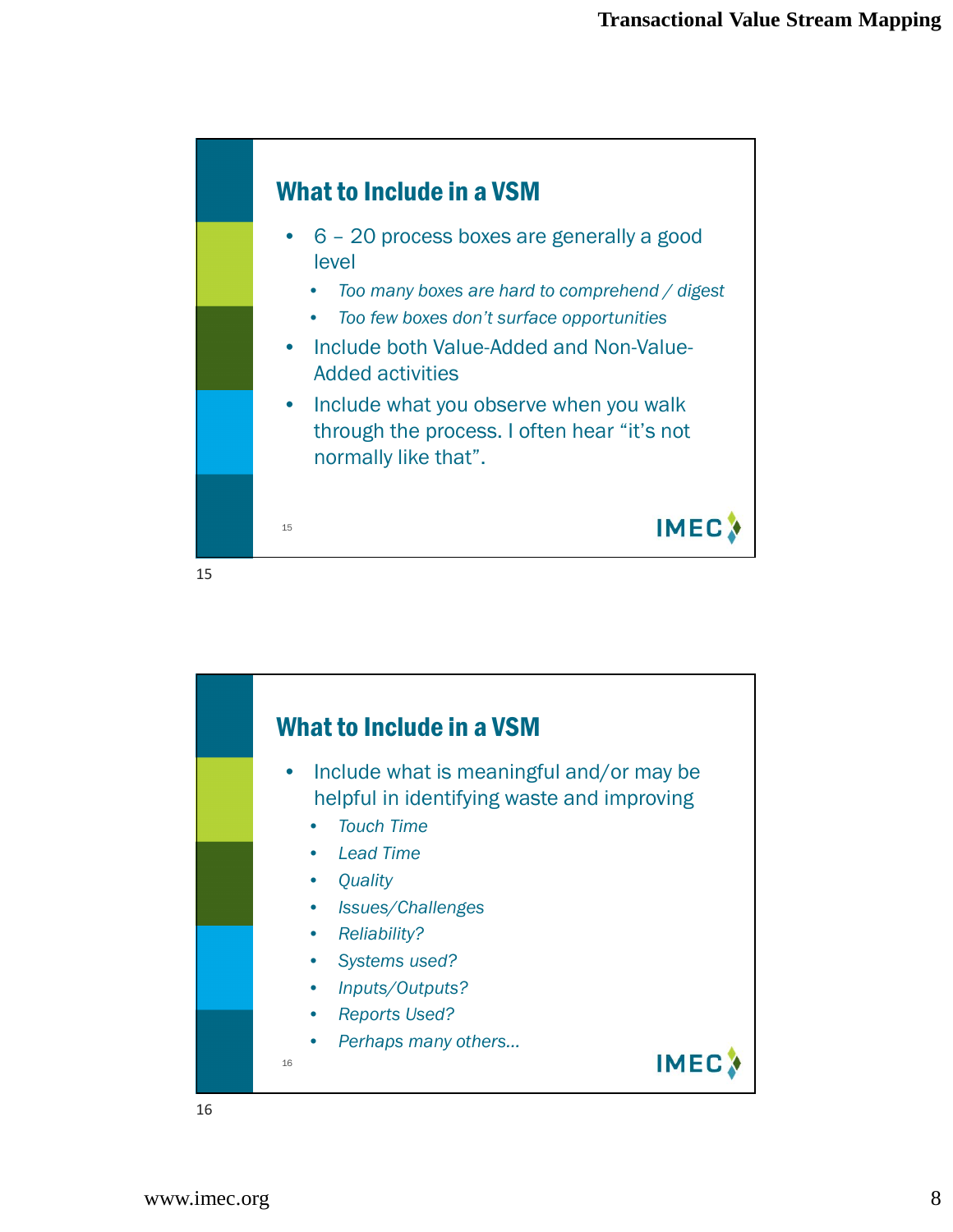![](_page_8_Figure_1.jpeg)

![](_page_8_Picture_3.jpeg)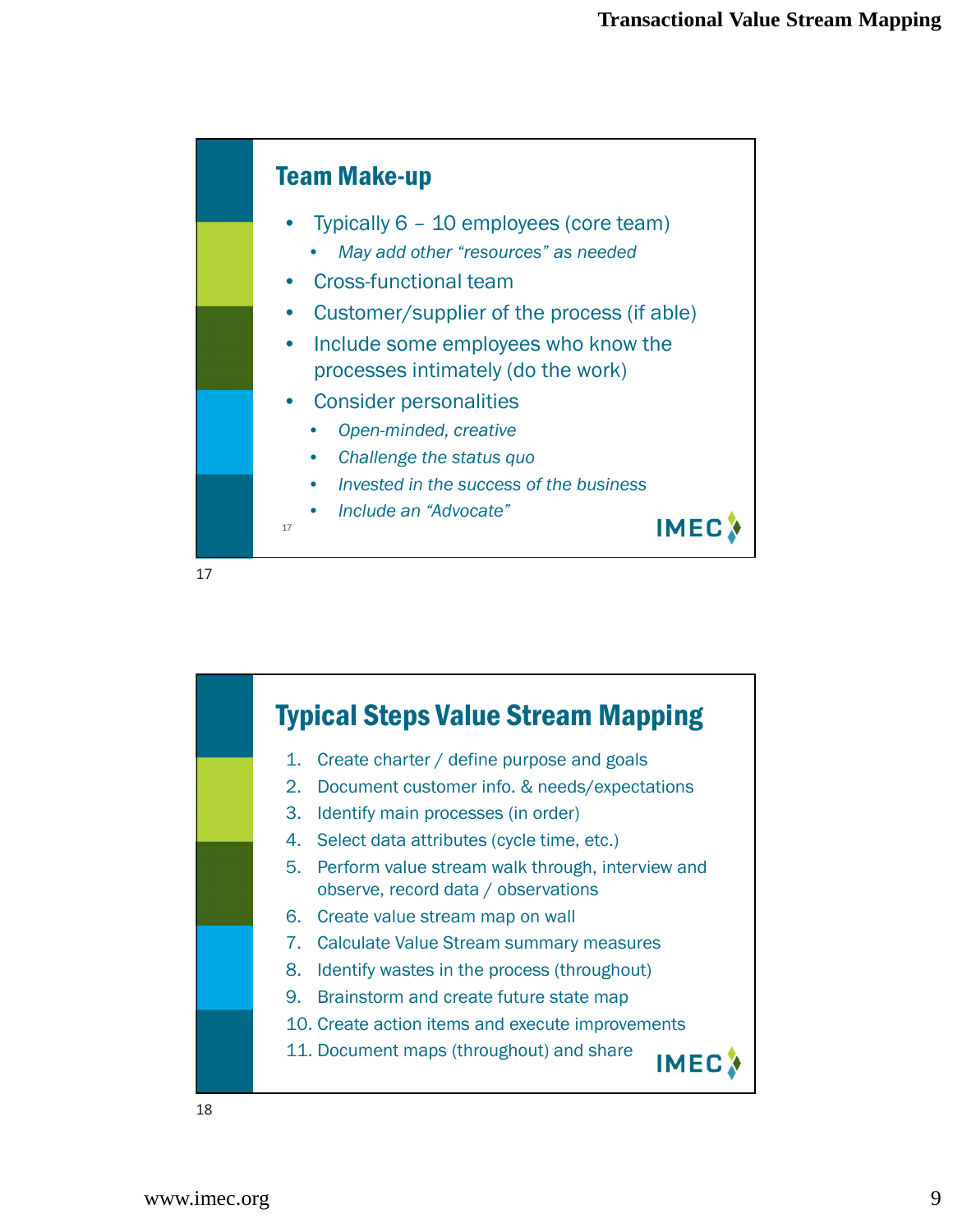![](_page_9_Figure_1.jpeg)

![](_page_9_Figure_3.jpeg)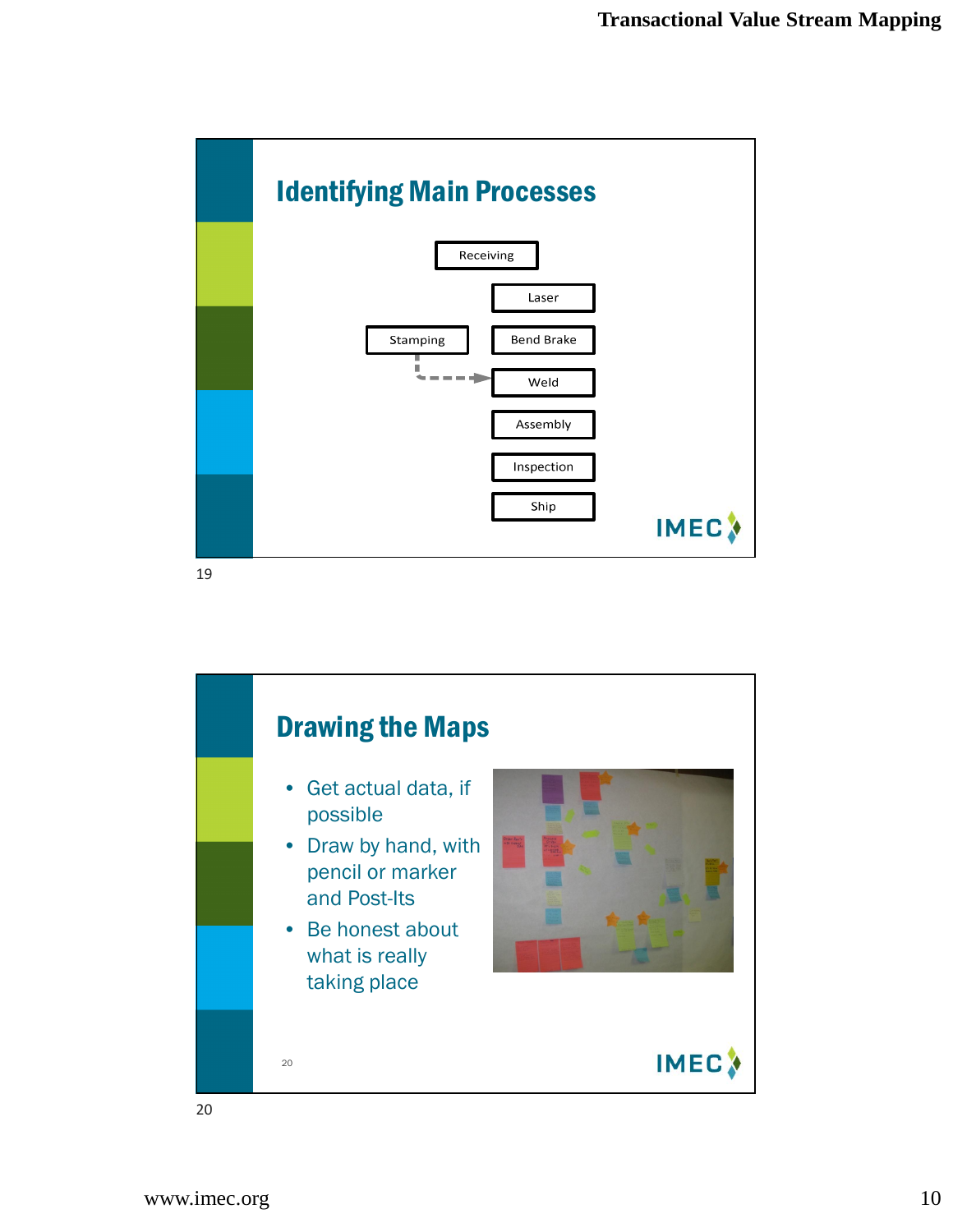![](_page_10_Figure_1.jpeg)

![](_page_10_Figure_3.jpeg)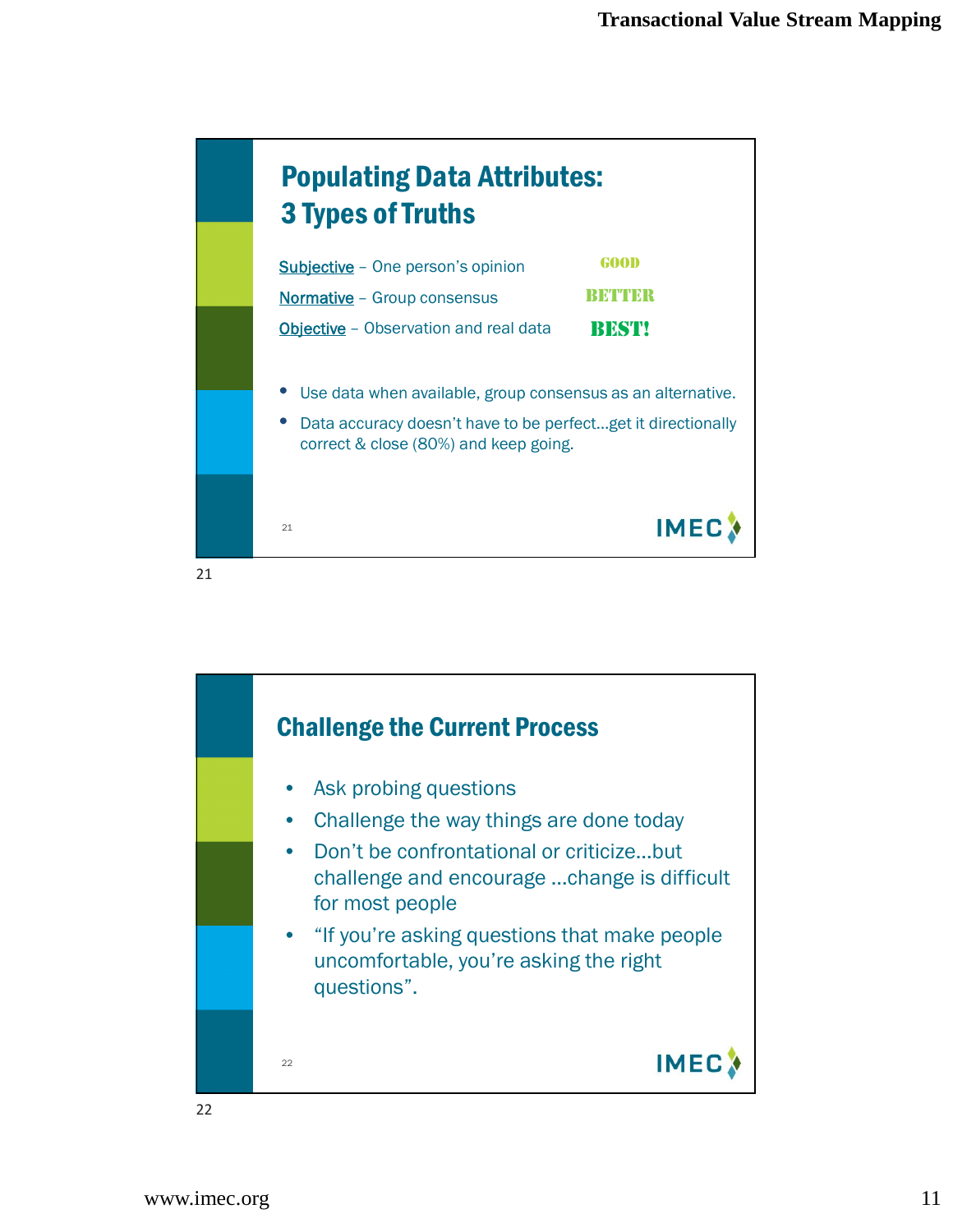![](_page_11_Figure_1.jpeg)

![](_page_11_Figure_3.jpeg)